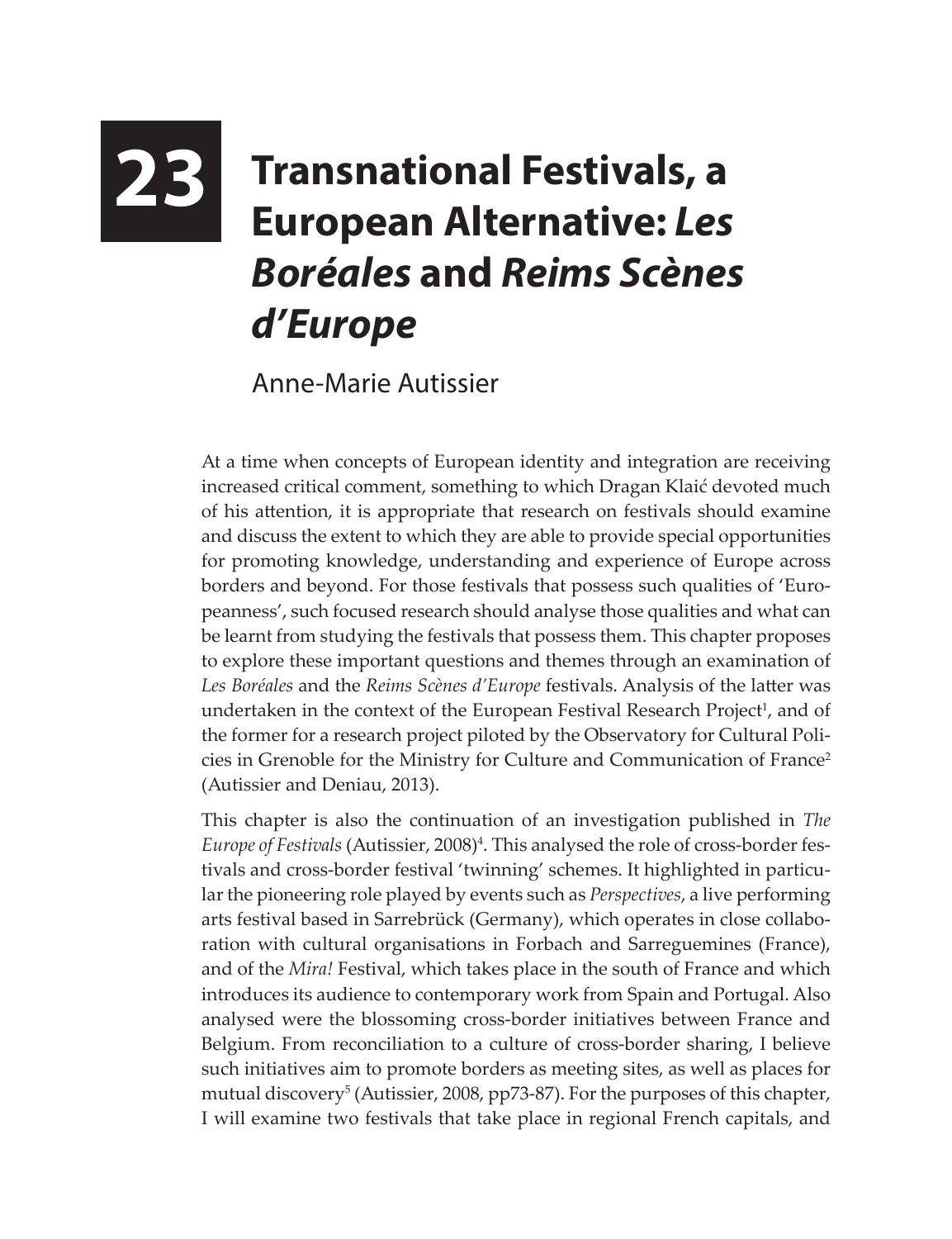which aim to straddle European borders, criss-crossing the continent from north to south and east to west.

The two festivals, *Les Boréales* in Caen (Basse-Normandie) and *Reims Scènes d'Europe* in Reims (Champagne-Ardenne), have several features in common the first of which is that they were developed in regional contexts that were badly affected by World War Two. Normandy paid a heavy cost as the site of the landing by the Allied forces. Similarly, Champagne-Ardenne bore the brunt of the May-June 1940 campaign, in which thousands of people died. This conflict had a devastating impact specifically on the commune of Sedan and the department of Aisne. In addition to this history, both regions have also experienced economic difficulties. Basse-Normandie is one of the most agriculturally and rurally-oriented French regions, but here the fishing industry has suffered badly. Following the closure of its textile factories too, the automotive industry is currently the main source of industrial employment. The nuclear clusters in the Hague and Flamanville give the Cotentin peninsula a special role in the energy sector.

Champagne-Ardenne is one of the French industrial regions that were heavily affected by the economic crisis that has affected most of Europe since 2008. The manufacturing of intermediate goods, which was a strong feature of the region, was hit hard by the downturn in automobile production.

However, both regions benefit from a rich heritage and popular tourist sites, such as the landing beaches and the Caen Memorial. Hikers, champagne lovers and business visitors are all similarly interested in Champagne-Ardenne for the quality of its natural beauty and its location within Europe.

In this interesting, yet complex regional context, what role could festivals like *Les Boréales* and *Reims, Scènes d'Europe* play? In the following section, we will learn more about the origins of both festivals.

In Caen it began in 1951 when the Swedish Government sent kit houses and nurses to the city. This prompted translators and academics at the University of Caen<sup>6</sup> to see an opportunity for cultural co-operation and exchange and to develop the teaching of Nordic languages at the university, by establishing a programme in the spirit and name of modernity and peace. In 1992, *Les Boréales de Basse-Normandie* was established at the behest of the Norden Association, which had been set up by an academic, Eric Eydoux, and involved teachers and translators from Caen University's Nordic Languages Department. Initially centred on literature, with cameos by other artistic disciplines, from 1999 onwards, *Boréales* was organised by the Basse-Normandie Regional Centre of Letters (CRL)<sup>7</sup> and expanded its programme to include a wider selection of cultural and artistic activities. Although, partly because CRL was